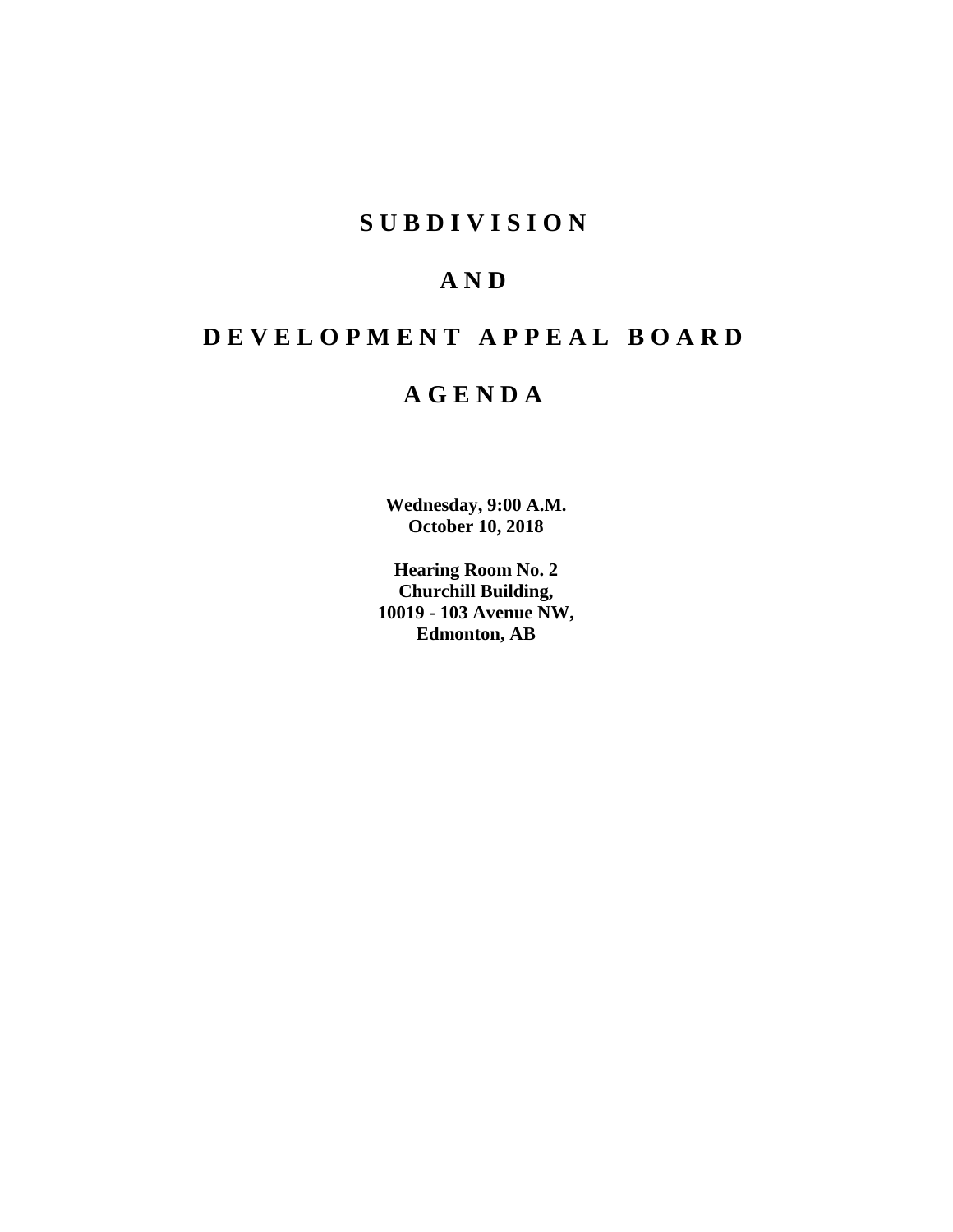# **SUBDIVISION AND DEVELOPMENT APPEAL BOARD HEARING ROOM NO. 2**

|              | 9:00 A.M.    | SDAB-D-18-161 | <b>Construct a Satellite Signal Receiving Antenna</b><br>9333 - 37 Avenue NW<br>Project No.: 289352542-001                    |
|--------------|--------------|---------------|-------------------------------------------------------------------------------------------------------------------------------|
| $\mathbf{H}$ | $10:30$ A.M. | SDAB-D-18-162 | Operate a Major Home Based Business<br>(Administrative office and massage - NUAD)<br>THAI). *** EXPIRES AUGUST 15, 2023 ***   |
|              |              |               | 206 – Heath Road NW<br>Project No.: 288097968-001                                                                             |
|              | NOTE:        |               | Unless otherwise stated, all references to "Section numbers" refer to<br>the authority under the Edmonton Zoning Bylaw 12800. |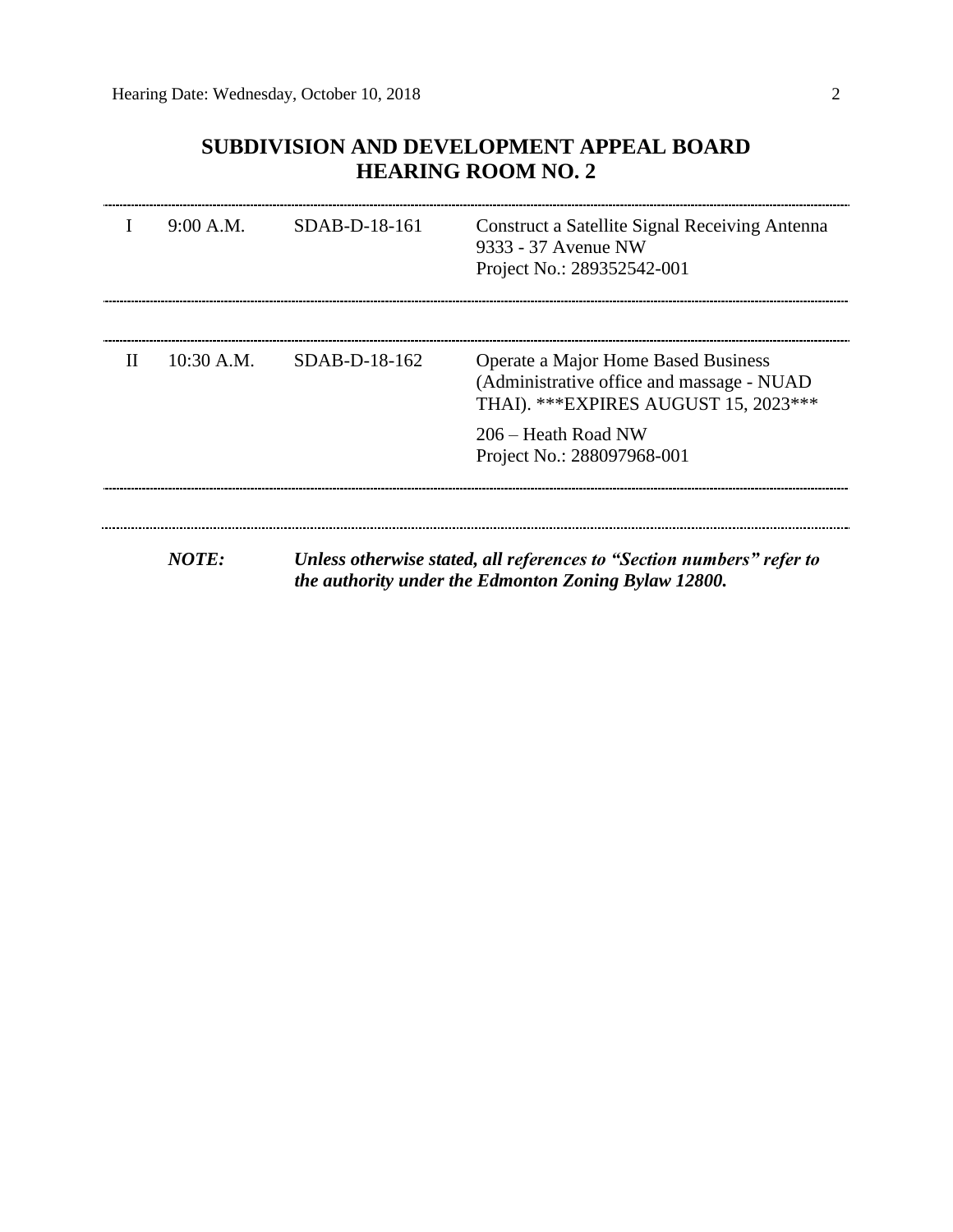| <b>ITEM I: 9:00 A.M.</b> |                                                        | FILE: SDAB-D-18-161                               |
|--------------------------|--------------------------------------------------------|---------------------------------------------------|
|                          | AN APPEAL FROM THE DECISION OF THE DEVELOPMENT OFFICER |                                                   |
|                          | <b>APPELLANT:</b>                                      |                                                   |
|                          | <b>APPLICATION NO.:</b>                                | 289352542-001                                     |
|                          | <b>APPLICATION TO:</b>                                 | Construct a Satellite Signal Receiving<br>Antenna |
|                          | <b>DECISION OF THE</b><br>DEVELOPMENT AUTHORITY:       | Refused                                           |
|                          | <b>DECISION DATE:</b>                                  | September 14, 2018                                |
|                          | <b>DATE OF APPEAL:</b>                                 | September 14, 2018                                |
|                          | <b>MUNICIPAL DESCRIPTION</b><br>OF SUBJECT PROPERTY:   | 9333 - 37 Avenue NW                               |
|                          | <b>LEGAL DESCRIPTION:</b>                              | Plan 7621409 Blk 20 Lot 2                         |
|                          | ZONE:                                                  | <b>IB Industrial Business Zone</b>                |
|                          | <b>OVERLAY:</b>                                        | N/A                                               |
|                          | STATUTORY PLAN:                                        | N/A                                               |
|                          |                                                        |                                                   |

# *Grounds for Appeal*

The Appellant provided the following reasons for appealing the decision of the Development Authority:

> This antenna is important for our business. The location that we've selected for the antenna, behind our building, means that the antenna will not be visible at all from the street. Though it is slightly taller than our building, it's not significantly so. We are also in an industrial park, where no one is concerned with the sight of a large satellite dish.

# *General Matters*

# **Appeal Information:**

The *Municipal Government Act*, RSA 2000, c M-26 states the following:

**Grounds for Appeal 685(1)** If a development authority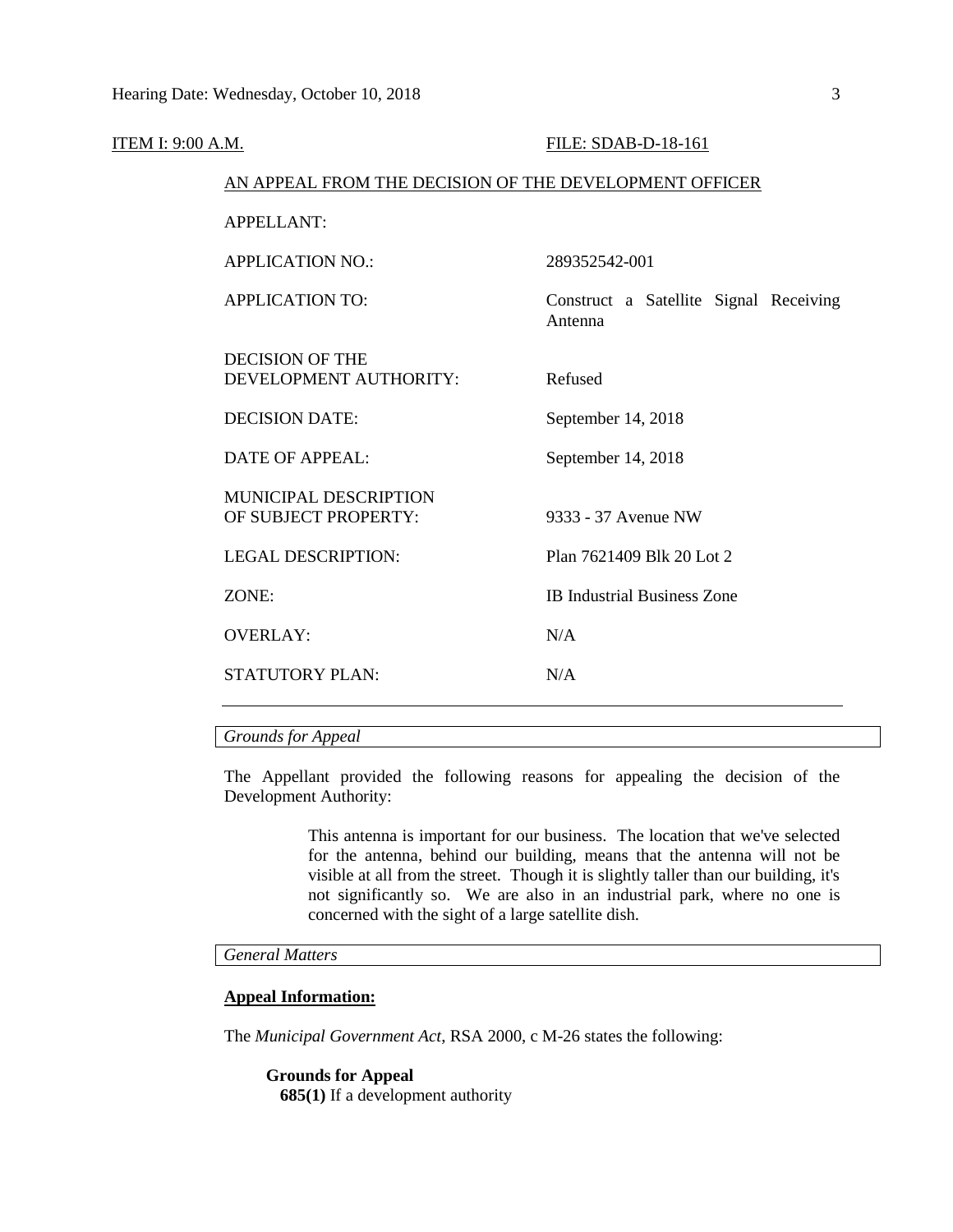- (a) fails or refuses to issue a development permit to a person,
- (b) issues a development permit subject to conditions, or
- (c) issues an order under section 645,

the person applying for the permit or affected by the order under section 645 may appeal to the subdivision and development appeal board.

**(2)** In addition to an applicant under subsection (1), any person affected by an order, decision or development permit made or issued by a development authority may appeal to the subdivision and development appeal board.

#### **Appeals**

**686(1)** A development appeal to a subdivision and development appeal board is commenced by filing a notice of the appeal, containing reasons, with the board,

- (a) in the case of an appeal made by a person referred to in section 685(1)
	- (i) with respect to an application for a development permit,
		- (A) within 21 days after the date on which the written decision is given under section 642, […]
		- (B) if no decision is made with respect to the application within the 40-day period, or within any extension of that period under section 684, within 21 days after the date the period or extension expires,
		- or
	- (ii) with respect to an order under section 645, within 21 days after the date on which the order is made, or
- (b) in the case of an appeal made by a person referred to in section 685(2), within 21 days after the date on which the notice of the issuance of the permit was given in accordance with the land use bylaw.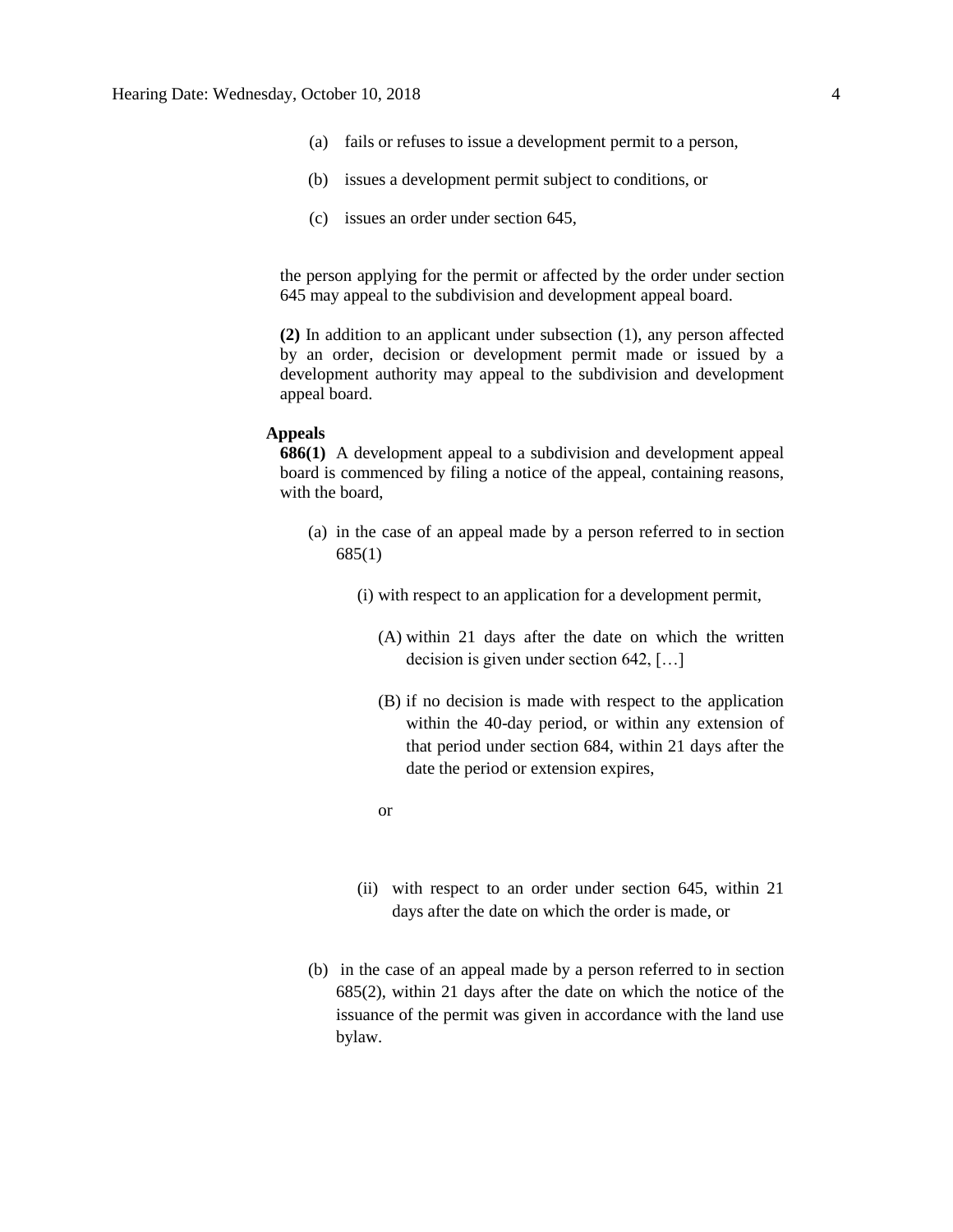#### **Hearing and Decision**

**687(3)** In determining an appeal, the subdivision and development appeal board

…

- (a.1) must comply with the land use policies;
- (a.2) subject to section 638, must comply with any applicable statutory plans;
- (a.3) subject to clause (d), must comply with any land use bylaw in effect;
	- …
	- (c) may confirm, revoke or vary the order, decision or development permit or any condition attached to any of them or make or substitute an order, decision or permit of its own;
	- (d) may make an order or decision or issue or confirm the issue of a development permit even though the proposed development does not comply with the land use bylaw if, in its opinion,
		- (i) the proposed development would not
			- (A) unduly interfere with the amenities of the neighbourhood, or
			- (B) materially interfere with or affect the use, enjoyment or value of neighbouring parcels of land,
		- and
		- (ii) the proposed development conforms with the use prescribed for that land or building in the land use bylaw.

# **General Provisions from the** *Edmonton Zoning Bylaw*

Under Section 6.1, a Satellite Signal Receiving Antenna means an antenna used for the purpose of receiving television and radio broadcasts transmitted by satellite. Such an antenna (also referred to as a "satellite dish") is usually circular in shape, concave on the receiving side, and may be fixed or rotatable so that it is capable of tracking more than one satellite. This definition does not include an amateur radio, citizens' band, or any other type of antenna, and does not include dishes under 1.0 m in diameter;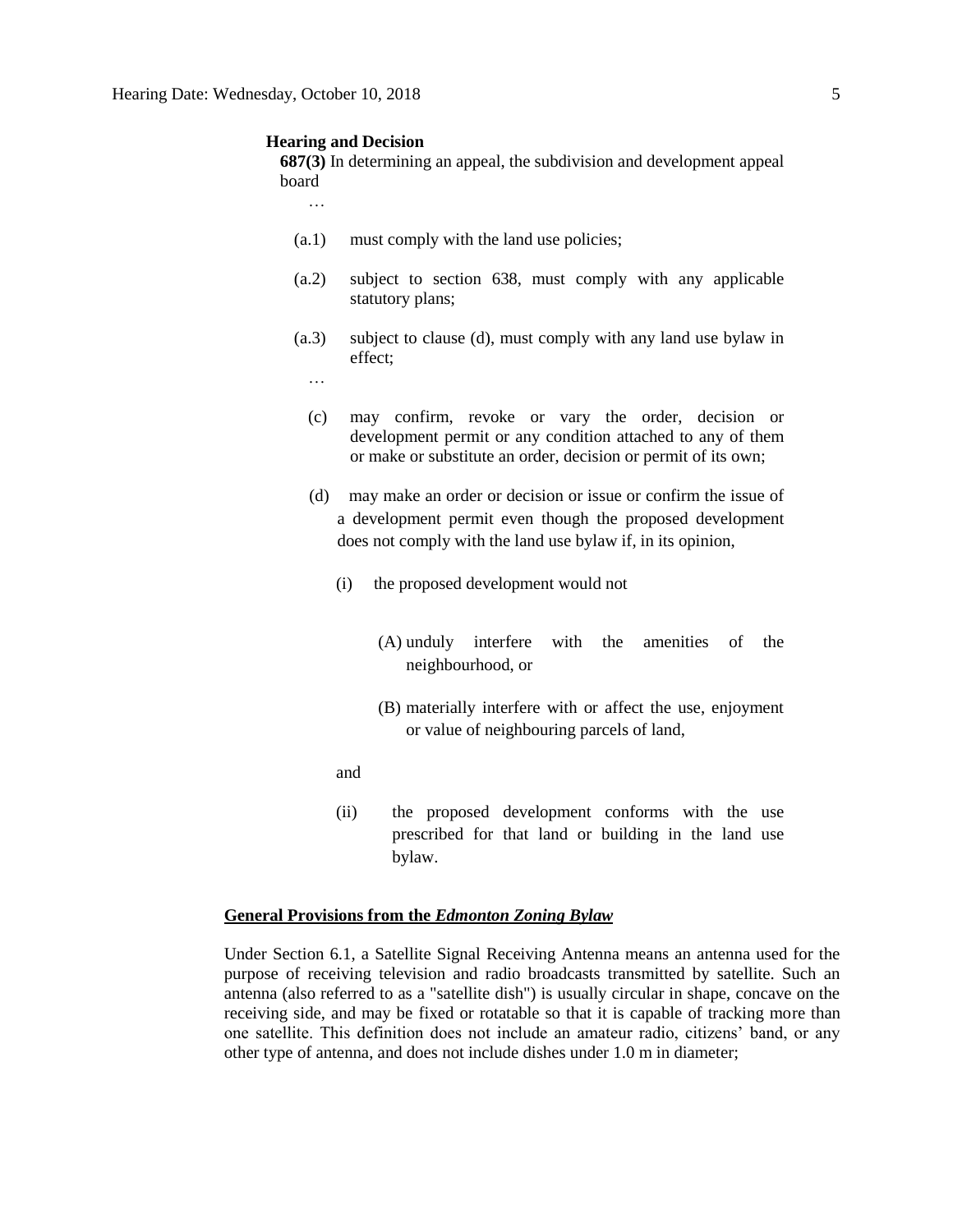Section 400.1, the **General Purpose** of the (IB) Industrial Business is to provide for industrial businesses that carry out their operations such that no nuisance is created or apparent outside an enclosed building and such that the Zone is compatible with any adjacent non-industrial Zone, and to accommodate limited, compatible non-industrial businesses. This Zone should normally be located on the periphery of industrial areas and adjacent to arterial or major collector roadways.

## *Height*

Section 50.5(1)(d) states a Satellite Signal Receiving Antenna shall, except as is provided in subsection 50.5(4), be limited to a maximum Height of 5.0 metres. For the purpose of this subsection 50.5 only, the maximum Height of a Satellite Signal Receiving Antenna shall be determined by measuring from the point at which the main support enters the typical ground surface, to the highest point of the Satellite Signal Receiving Antenna, resting in its highest possible positio

## **Development Officer's Determination**

1) The proposed development exceeds the maximum allowable height  $(S. 50.5(1)(d))$ :

Maximum Height Allowed: 5m

Proposed Height: 10.9m

Deficient by: 5.9m

The Development Officer is prohibited from granting variances to the allowable maximum height under Section 11.4(1)(b).

# *Landscaping*

Section 50.5(3) states a Satellite Signal Receiving Antenna shall be Landscaped to screen the base of the antenna and reduce the negative visual impact on adjacent properties.

#### **Development Officer's Determination**

2) The proposed development has not been landscaped to screen the base of the antenna  $(S. 50.5(3)).$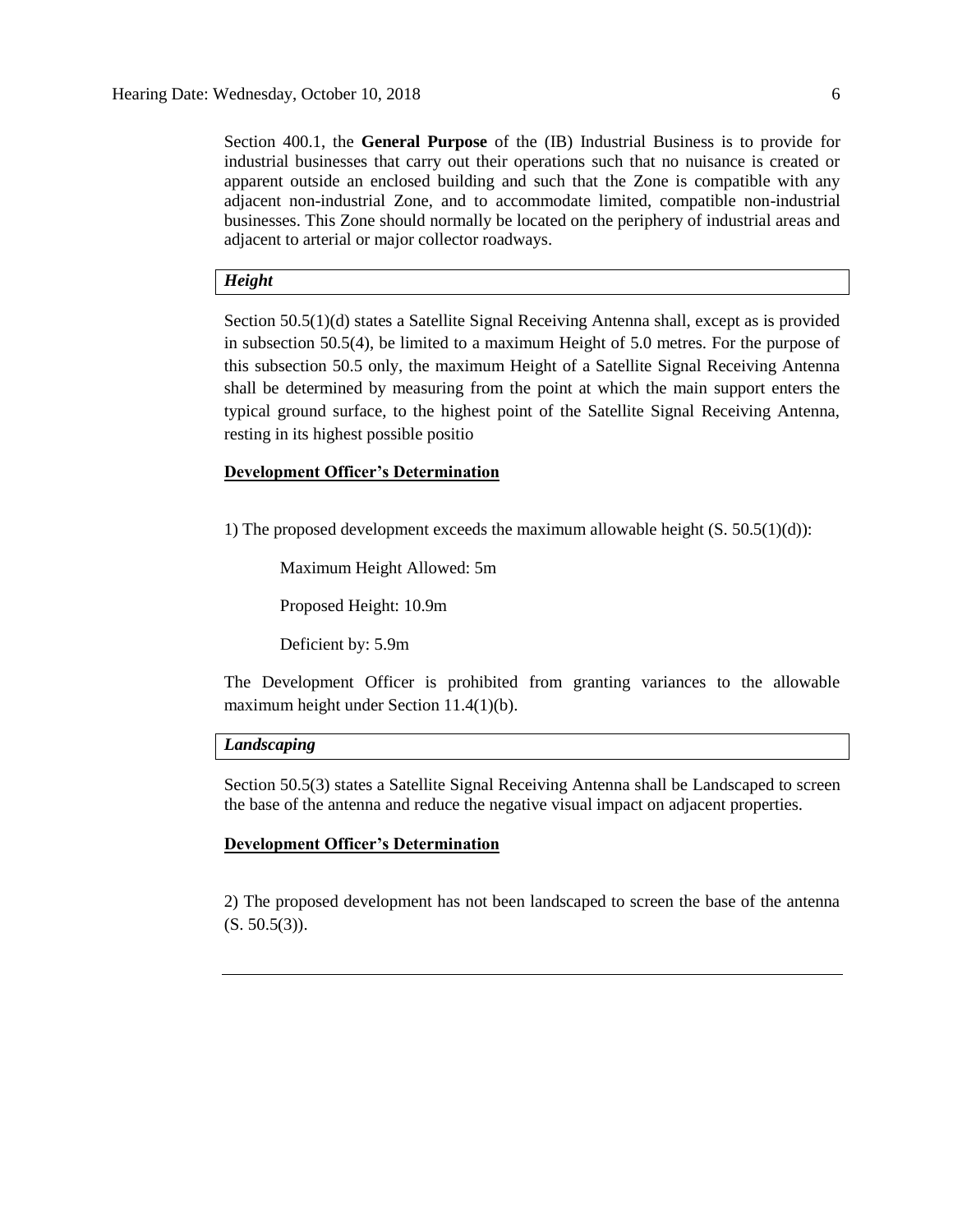# Notice to Applicant/Appellant

Provincial legislation requires that the Subdivision and Development Appeal Board issue its official decision in writing within fifteen days of the conclusion of the hearing.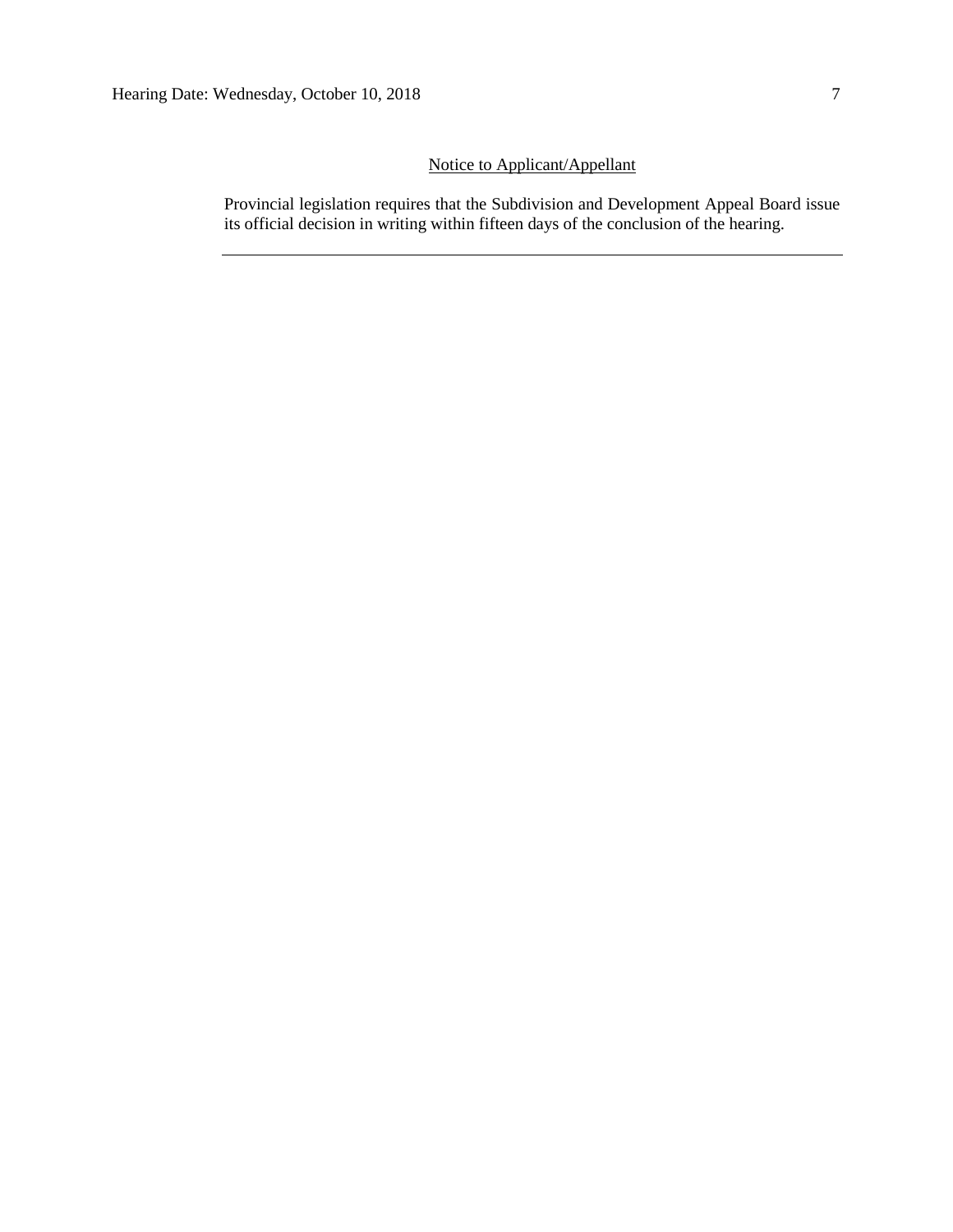| <b>Imonton</b>                                                                                                    |                    |                                                           |                                                       | Project Number: 289352542-001<br><b>Application Date:</b><br>AUG 03, 2018<br>September 14, 2018 at 12:50 PM<br>Printed:<br>Page: | 1 of 1 |
|-------------------------------------------------------------------------------------------------------------------|--------------------|-----------------------------------------------------------|-------------------------------------------------------|----------------------------------------------------------------------------------------------------------------------------------|--------|
|                                                                                                                   |                    | <b>Application for</b><br><b>Major Development Permit</b> |                                                       |                                                                                                                                  |        |
|                                                                                                                   |                    |                                                           |                                                       |                                                                                                                                  |        |
| This document is a Development Permit Decision for the development application described below.                   |                    |                                                           |                                                       |                                                                                                                                  |        |
| Applicant                                                                                                         |                    |                                                           | 9333 - 37 AVENUE NW                                   | Property Address(es) and Legal Description(s)                                                                                    |        |
|                                                                                                                   |                    |                                                           | Plan 7621409 Blk 20 Lot 2                             |                                                                                                                                  |        |
|                                                                                                                   |                    |                                                           | <b>Specific Address(es)</b>                           |                                                                                                                                  |        |
|                                                                                                                   |                    |                                                           | Entryway: 9333 - 37 AVENUE NW                         |                                                                                                                                  |        |
|                                                                                                                   |                    |                                                           | Building: 9333 - 37 AVENUE NW                         |                                                                                                                                  |        |
| <b>Scope of Application</b><br>To contruct a Satellite Signal Receiving Antenna.                                  |                    |                                                           |                                                       |                                                                                                                                  |        |
| <b>Permit Details</b>                                                                                             |                    |                                                           |                                                       |                                                                                                                                  |        |
|                                                                                                                   |                    |                                                           |                                                       |                                                                                                                                  |        |
| Class of Permit: Class A                                                                                          |                    |                                                           | <b>Contact Person:</b>                                |                                                                                                                                  |        |
| Gross Floor Area (sq.m.):<br>New Sewer Service Required: N                                                        |                    |                                                           | Lot Grading Needed?: N<br>NumberOfMainFloorDwellings: |                                                                                                                                  |        |
| Site Area (sq. m.): 5134                                                                                          |                    |                                                           | Stat. Plan Overlay/Annex Area: (none)                 |                                                                                                                                  |        |
| I/We certify that the above noted details are correct.                                                            |                    |                                                           |                                                       |                                                                                                                                  |        |
| Applicant signature:                                                                                              |                    |                                                           |                                                       |                                                                                                                                  |        |
| Development Application Decision                                                                                  |                    |                                                           |                                                       |                                                                                                                                  |        |
| Refused                                                                                                           |                    |                                                           |                                                       |                                                                                                                                  |        |
| Issue Date: Sep 14, 2018 Development Authority: WELCH, IMAI                                                       |                    |                                                           |                                                       |                                                                                                                                  |        |
| <b>Reason for Refusal</b><br>1) The proposed development exceeds the maximum allowable height $(S. 50.5(1)(d))$ : |                    |                                                           |                                                       |                                                                                                                                  |        |
| Maximum Height Allowed: 5m<br>Proposed Height: 10.9m<br>Deficient by: 5.9m                                        |                    |                                                           |                                                       |                                                                                                                                  |        |
| 2) The proposed development has not been landscaped to screen the base of the antenna (S. 50.5(3)).               |                    |                                                           |                                                       |                                                                                                                                  |        |
|                                                                                                                   |                    |                                                           |                                                       | The Development Officer is prohibited from granting variances to the allowable maximum height under Section 11.4(1)(b).          |        |
|                                                                                                                   |                    |                                                           |                                                       |                                                                                                                                  |        |
| <b>Rights of Appeal</b><br>through 689 of the Municipal Government Act.                                           |                    |                                                           |                                                       | The Applicant has the right of appeal within 21 days after the date on which the decision is made, as outlined in Section 683    |        |
| Fees                                                                                                              |                    |                                                           |                                                       |                                                                                                                                  |        |
|                                                                                                                   | <b>Fee Amount</b>  | <b>Amount Paid</b>                                        | Receipt#                                              | <b>Date Paid</b>                                                                                                                 |        |
| Major Dev. Application Fee                                                                                        | \$362.00           | \$362.00                                                  | 05237102                                              | Aug 03, 2018                                                                                                                     |        |
| <b>Total GST Amount:</b><br><b>Totals for Permit:</b>                                                             | \$0.00<br>\$362.00 | \$362.00                                                  |                                                       |                                                                                                                                  |        |
|                                                                                                                   |                    |                                                           |                                                       |                                                                                                                                  |        |
|                                                                                                                   |                    |                                                           |                                                       |                                                                                                                                  |        |
|                                                                                                                   |                    |                                                           |                                                       |                                                                                                                                  |        |
|                                                                                                                   |                    | THIS IS NOT A PERMIT                                      |                                                       |                                                                                                                                  |        |
|                                                                                                                   |                    |                                                           |                                                       |                                                                                                                                  |        |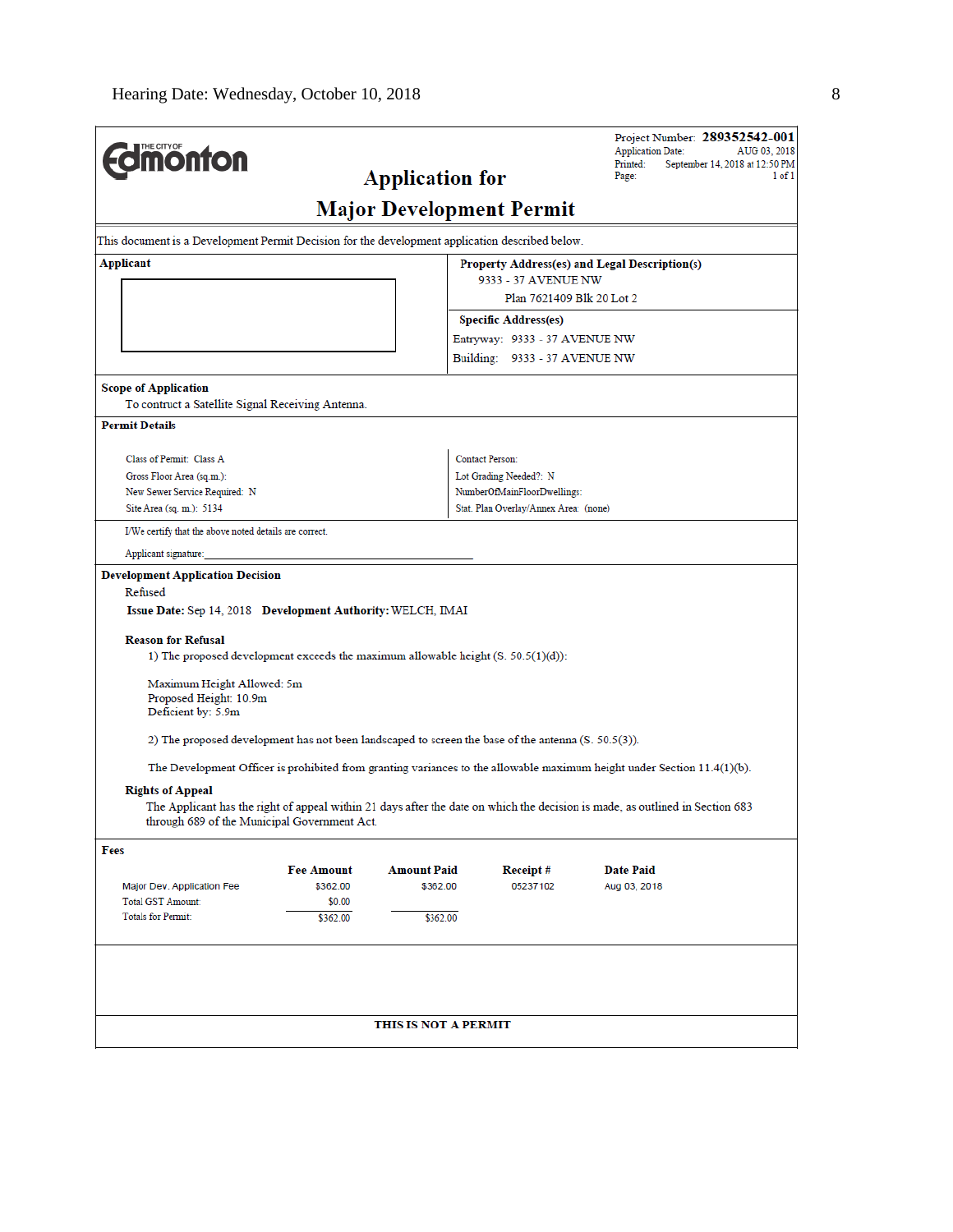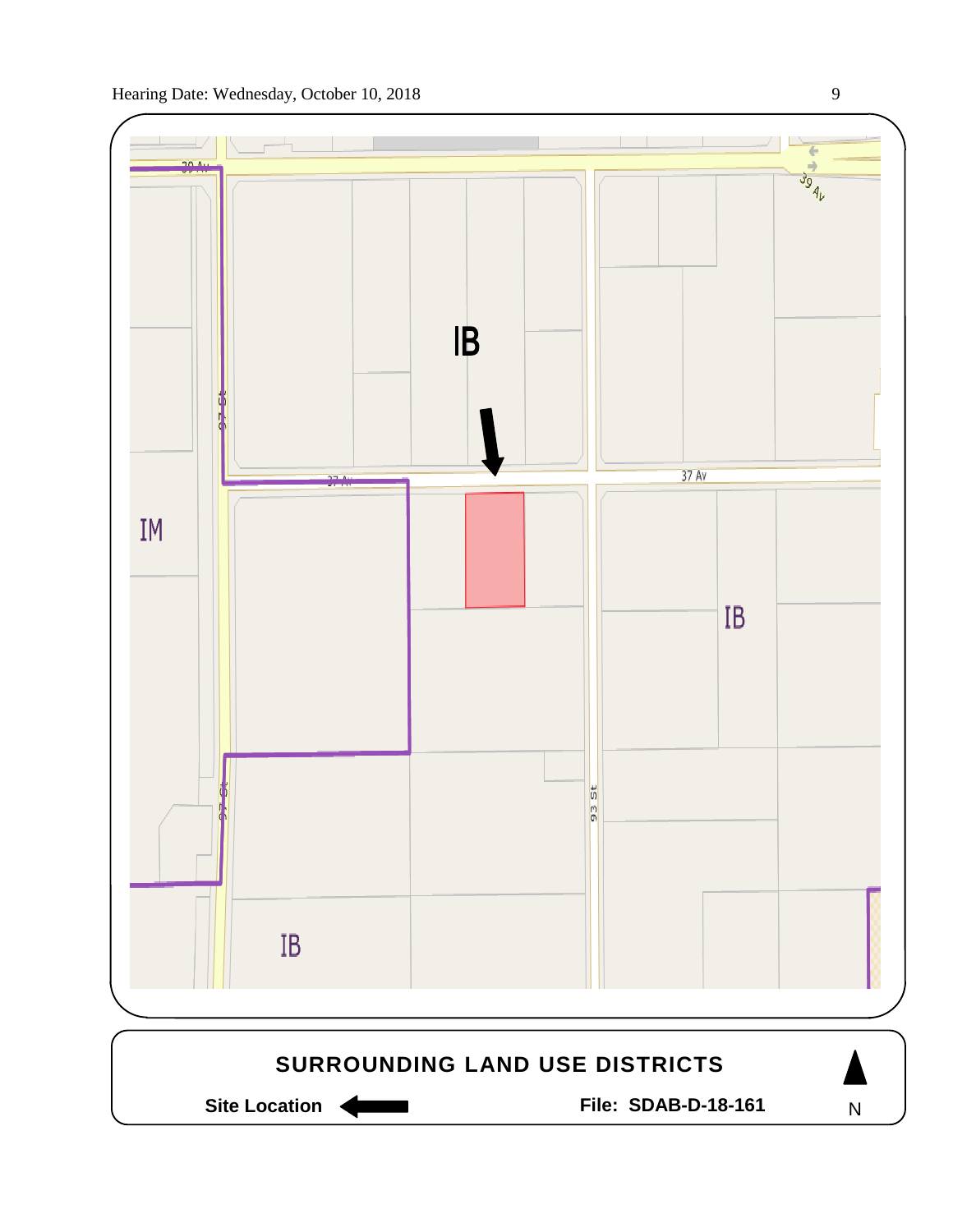#### **ITEM II: 10:30 A.M. FILE: SDAB-D-18-162**

# AN APPEAL FROM THE DECISION OF THE DEVELOPMENT OFFICER BY AN ADJACENT PROPERTY OWNER

APPLICATION NO.: 288097968-001

APPLICATION TO: Operate a Major Home Based Business (Administrative office and massage - NUAD THAI). \*\*\*EXPIRES AUGUST 15, 2023\*\*\*

# DECISION OF THE DEVELOPMENT AUTHORITY: Approved with Notices

DECISION DATE: August 16, 2018

DATE OF APPEAL: September 13, 2018

NOTIFICATION PERIOD: Aug. 23, 2018 through Sep. 13, 2018

RESPONDENT: M. Davis

#### MUNICIPAL DESCRIPTION OF SUBJECT PROPERTY: 206 – Heath Road NW

OVERLAY: N/A

LEGAL DESCRIPTION: Plan 8122487 Blk 90 Lot 17

ZONE: RF1 Single Detached Residential Zone

STATUTORY PLAN: Henderson Estates Neighbourhood Structure Plan Riverbend Area Structure Plan

*Grounds for Appeal*

The Appellant provided the following reasons for appealing the decision of the Development Authority:

> I believe that an Administration Office and Massage -NUAD THAI business would be more appropriately located in a Commercial or Industrial Zone rather than in a residential neighbourhood. Currently this business is allowed to operate 7 days a week, from 9 am to 6 pm, with 5 business visitors per day.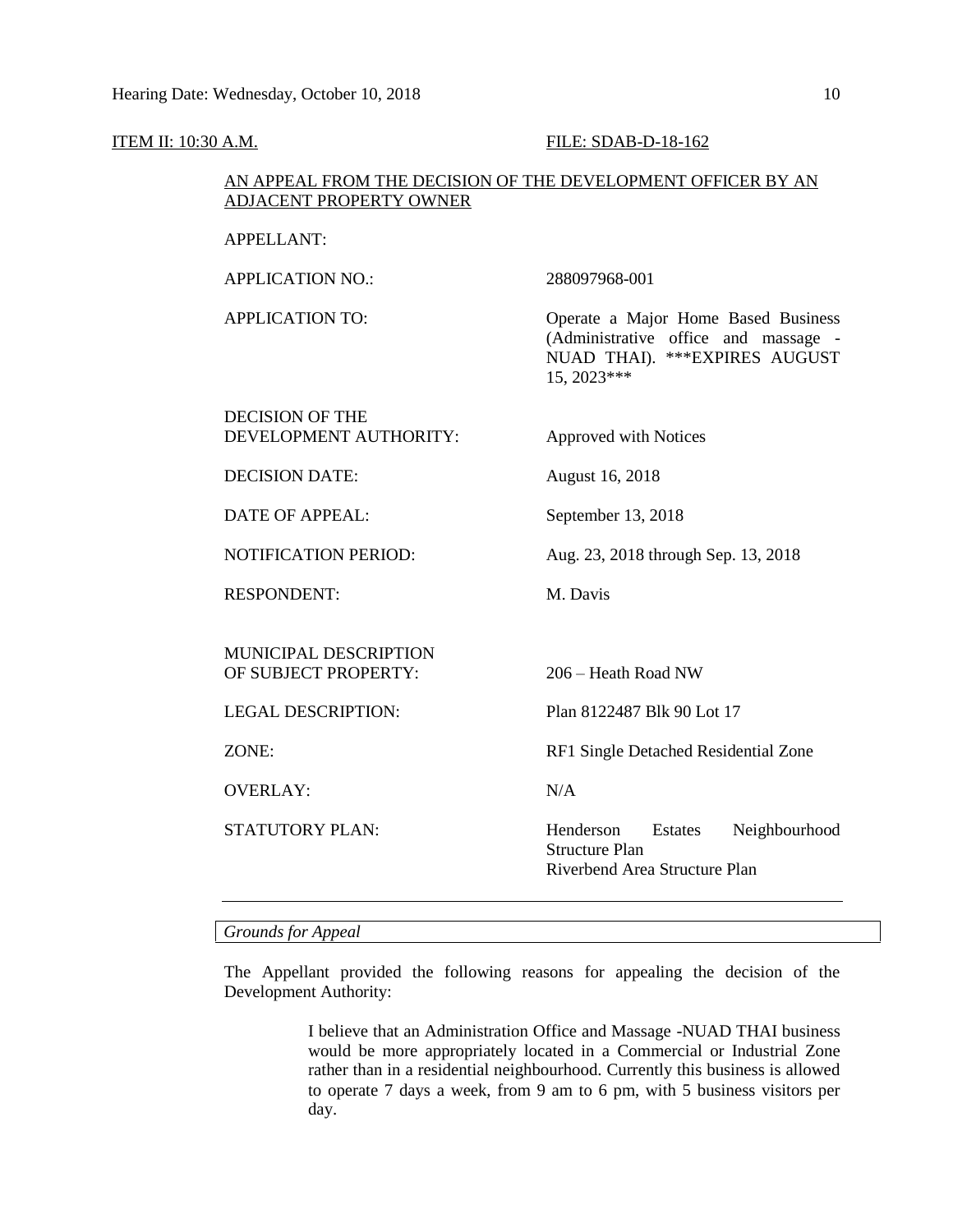Based of the business' Facebook page, they have been operating since 2016. By applying for this permit, it appears that the sole proprietor is expecting to expand the business and receive more clients. With this possible expansion, the owner may not be able to abide by the conditions outlined by the Edmonton Zoning Bylaw.

If this is permit is not refused, the following restrictions should be enforced: operating days and time should be limited to Monday - to Friday from 9 am - 3 pm, business visits should not exceed 25 per week, this business should be limited to one room in the home, and any massage related training courses or workshops should not be permitted at this location.

# *General Matters*

## **Appeal Information:**

The *Municipal Government Act*, RSA 2000, c M-26 states the following:

#### **Grounds for Appeal**

**685(1)** If a development authority

- (a) fails or refuses to issue a development permit to a person,
- (b) issues a development permit subject to conditions, or
- (c) issues an order under section 645,

the person applying for the permit or affected by the order under section 645 may appeal to the subdivision and development appeal board.

**(2)** In addition to an applicant under subsection (1), any person affected by an order, decision or development permit made or issued by a development authority may appeal to the subdivision and development appeal board.

## **Appeals**

**686(1)** A development appeal to a subdivision and development appeal board is commenced by filing a notice of the appeal, containing reasons, with the board,

- (a) in the case of an appeal made by a person referred to in section 685(1)
	- (i) with respect to an application for a development permit,
		- (A) within 21 days after the date on which the written decision is given under section 642, […]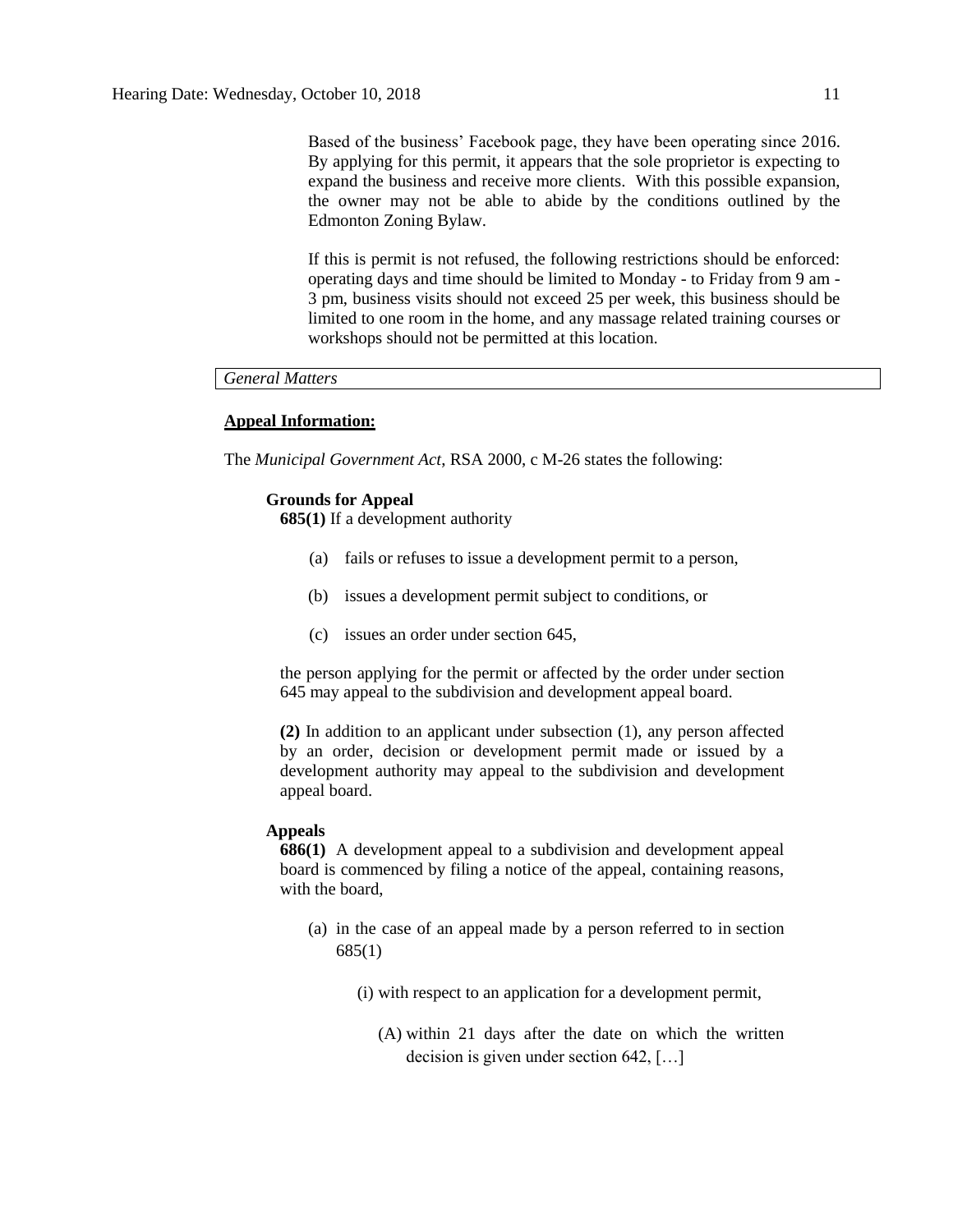(B) if no decision is made with respect to the application within the 40-day period, or within any extension of that period under section 684, within 21 days after the date the period or extension expires,

or

- (ii) with respect to an order under section 645, within 21 days after the date on which the order is made, or
- (b) in the case of an appeal made by a person referred to in section 685(2), within 21 days after the date on which the notice of the issuance of the permit was given in accordance with the land use bylaw.

#### **Hearing and Decision**

**687(3)** In determining an appeal, the subdivision and development appeal board

…

- (a.1) must comply with the land use policies;
- (a.2) subject to section 638, must comply with any applicable statutory plans;
- (a.3) subject to clause (d), must comply with any land use bylaw in effect;
	- …
	- (c) may confirm, revoke or vary the order, decision or development permit or any condition attached to any of them or make or substitute an order, decision or permit of its own;
	- (d) may make an order or decision or issue or confirm the issue of a development permit even though the proposed development does not comply with the land use bylaw if, in its opinion,
		- (i) the proposed development would not
			- (A) unduly interfere with the amenities of the neighbourhood, or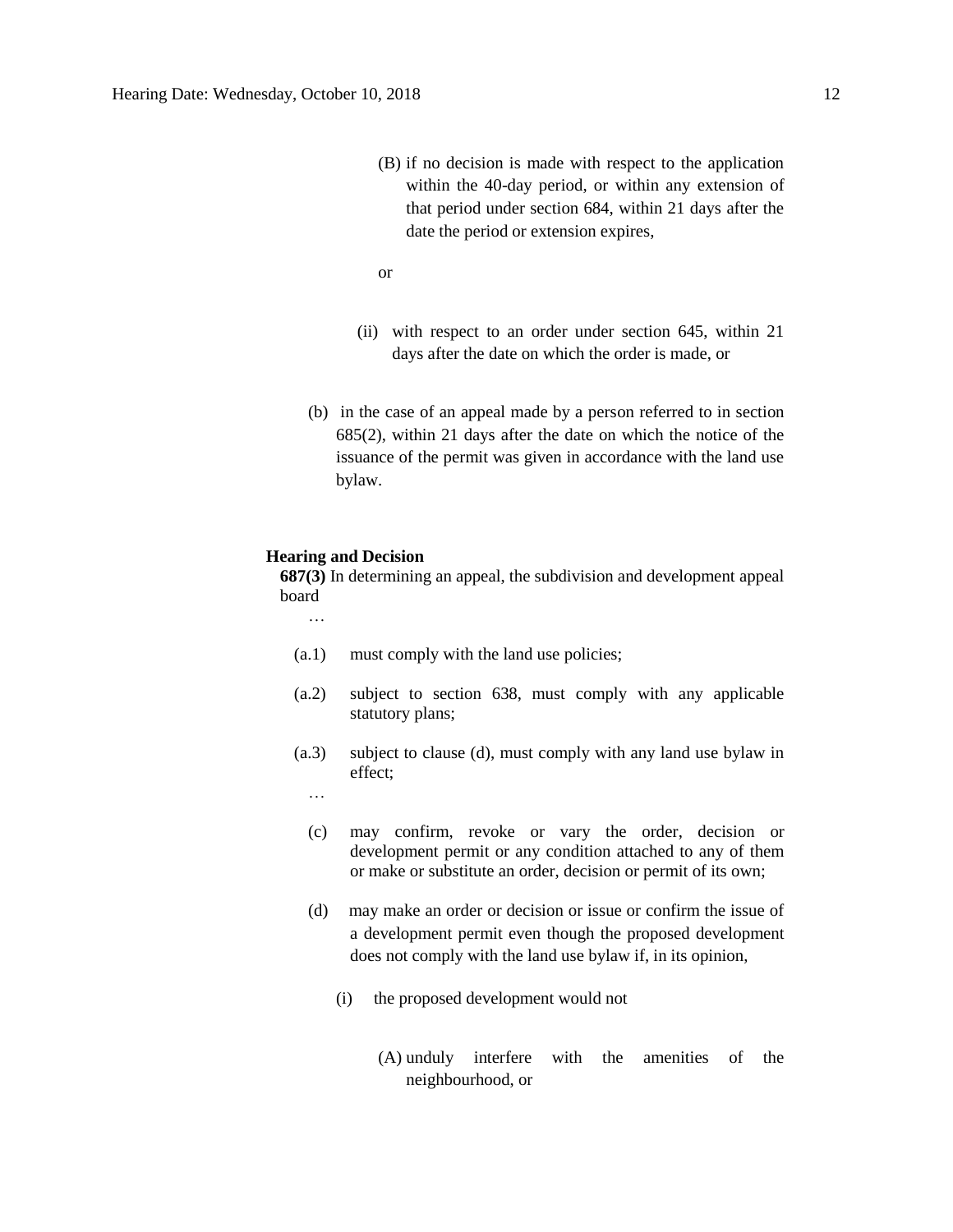(B) materially interfere with or affect the use, enjoyment or value of neighbouring parcels of land,

and

(ii) the proposed development conforms with the use prescribed for that land or building in the land use bylaw.

#### **General Provisions from the** *Edmonton Zoning Bylaw*

Section 110.1, the **General Purpose** of the **(RF1) Single Detached Residential Zone** is to provide for Single Detached Housing while allowing other forms of small scale housing in the form of Secondary Suites, and Garden Suites, as well as Semi-detached Housing and Duplex Housing under certain conditions.

## *Major Home Based Business regulations – Section 75*

A [Major Home Based Business](javascript:void(0);) shall comply with the following regulations:

- 1. there shall be no exterior display or advertisement other than an identification plaque or Sign a maximum of  $20 \text{ cm} \times 30.5 \text{ cm}$  $20 \text{ cm} \times 30.5 \text{ cm}$  $20 \text{ cm} \times 30.5 \text{ cm}$  $20 \text{ cm} \times 30.5 \text{ cm}$  $20 \text{ cm} \times 30.5 \text{ cm}$  in size located on the Dwelling;
- 2. there shall be no mechanical or electrical equipment used that creates external noise, or visible and audible interference with home electronics equipment in adjacent Dwellings;
- 3. the Major Home Based Business shall not generate pedestrian or vehicular traffic, or parking, in excess of that which is characteristic of the Zone in which it is located;
- 4. the number of non-resident employees or business partners working on-site shall not exceed two at any one time;
- 5. there shall be no outdoor business activity, or outdoor storage of material or equipment associated with the business. Indoor storage related to the business activity shall be allowed in either the Dwelling or Accessory buildings;
- 6. the Major Home Based Business shall not change the principal character or external appearance of the [Dwelling](javascript:void(0);) or [Accessory](javascript:void(0);) buildings;
- 7. a Bed and Breakfast Operation, operating as a Major Home Based Business shall have a maximum of two Sleeping Units. Cooking facilities shall not be located within the Sleeping Units. In addition to any other parking requirements of this Bylaw, one additional parking space shall be provided for each Sleeping Unit;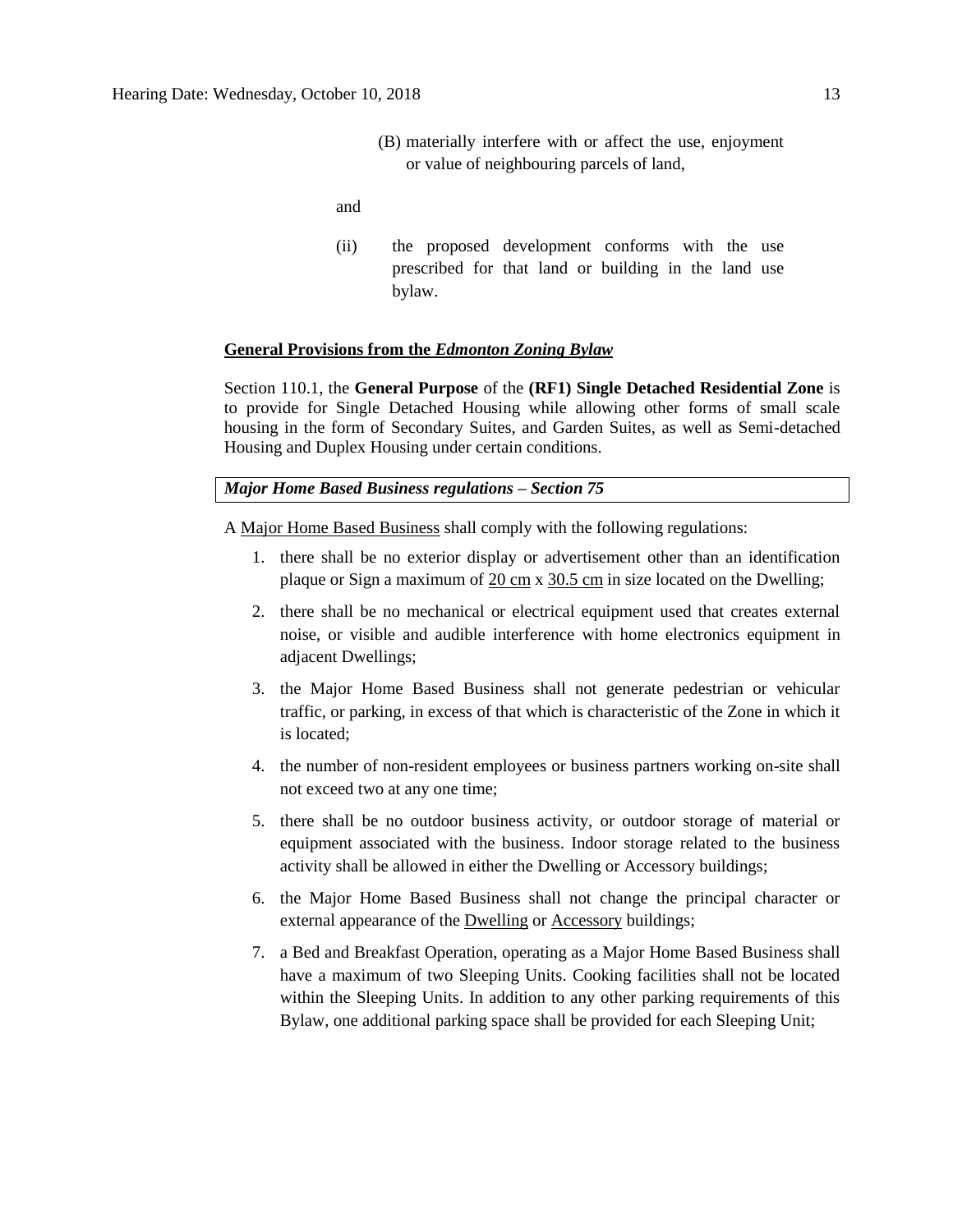- 8. in addition to the information requirements of [subsection 13.1](https://webdocs.edmonton.ca/InfraPlan/zoningbylaw/ZoningBylaw/Part1/Administrative/13__Development_Permit_Application.htm) of this Bylaw, each application for a Development Permit for the Use Major Home Based Business shall include a description of the business to be undertaken at the premises, an indication of the number of business visits per week, provision for parking, and where any materials or equipment associated with the business use are to be stored; and
- 9. the [Major Home Based Business](javascript:void(0);) shall not be allowed if, in the opinion of the Development Officer, such Use would be more appropriately located in a Commercial or Industrial Zone having regard for the overall compatibility of the Use with the residential character of the area.
- 10. a Major Home Based Business shall not be allowed within the same principal Dwelling containing a Secondary Suite or within the same Site containing a Garden Suite and an associated principal Dwelling, unless the Home Based Business is a Bed and Breakfast Operation and the Secondary Suite or the Garden Suite is an integral part of the Bed and Breakfast Operation.

## *Discretionary Use*

Section 110.3(5) states a **Major Home Based Business** is a **Discretionary Use** in the **(RF1) Single Detached Residential Zone.** 

Under Section 7.3(7), **Major Home Based Business** means:

a development consisting of the Use of an approved Dwelling or Accessory building by a resident of that Dwelling for one or more businesses that may generate more than one business associated visit per day. The business Use must be secondary to the Residential Use of the building and shall not change the residential character of the Dwelling or Accessory building. The Dwelling may be used as a workplace by a non-resident. This Use includes Bed and Breakfast Operations but does not include General Retail Sales, Cannabis Retail Sales or Cannabis Production and Distribution.

#### **Development Officer's Determination**

Discretionary Use - A Major Home Based Business is approved as a Discretionary Use (Section 110.3(5)).

### *Parking*

Section 75.3 states that the Major Home Based Business shall not generate pedestrian or vehicular traffic, or parking, in excess of that which is characteristic of the Zone in which it is located.

Section 54.2 Schedule 1(A)(8) stipulates that a Major Home Based Business requires 1 parking space in addition to parking required for principal Dwelling.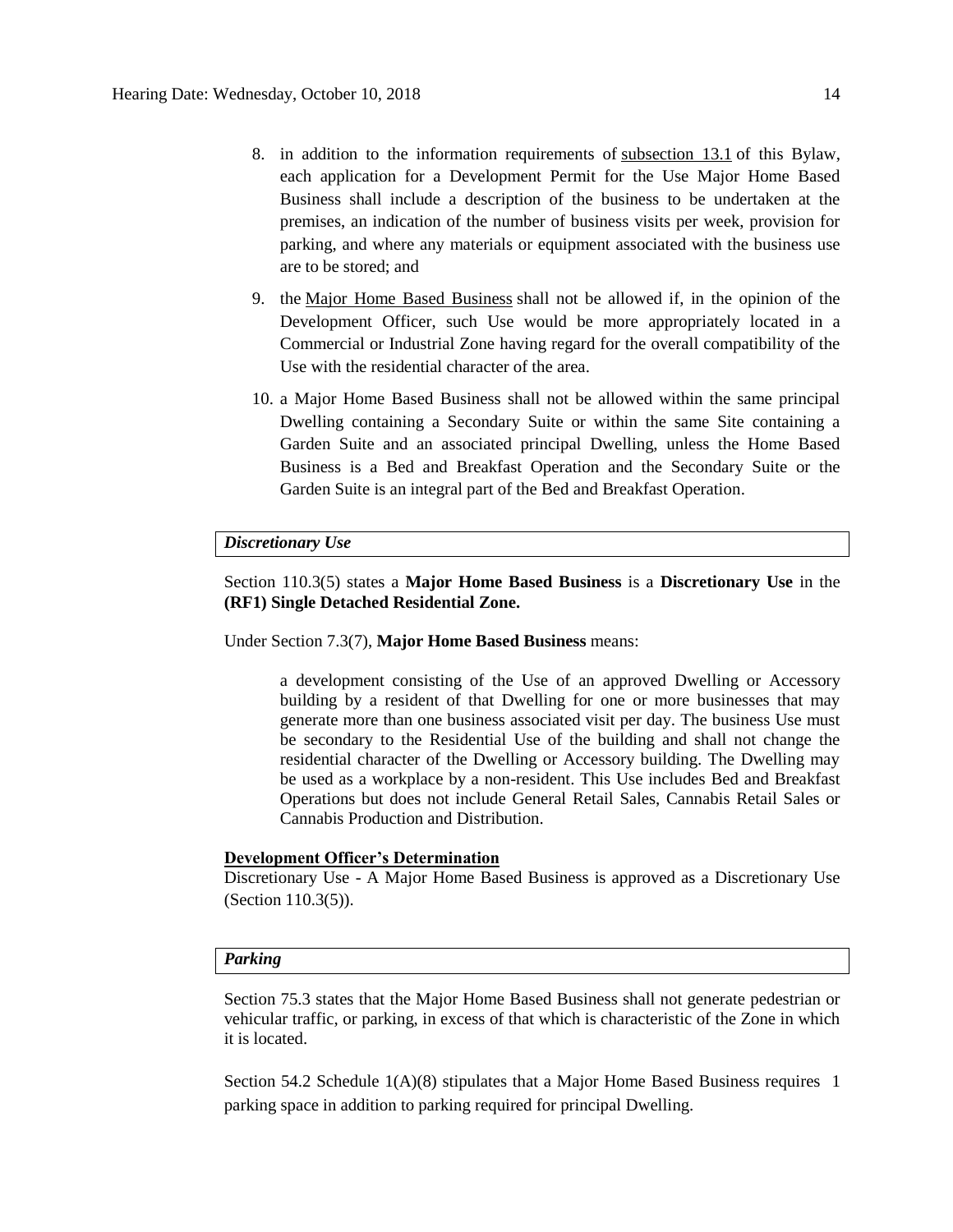# Notice to Applicant/Appellant

Provincial legislation requires that the Subdivision and Development Appeal Board issue its official decision in writing within fifteen days of the conclusion of the hearing.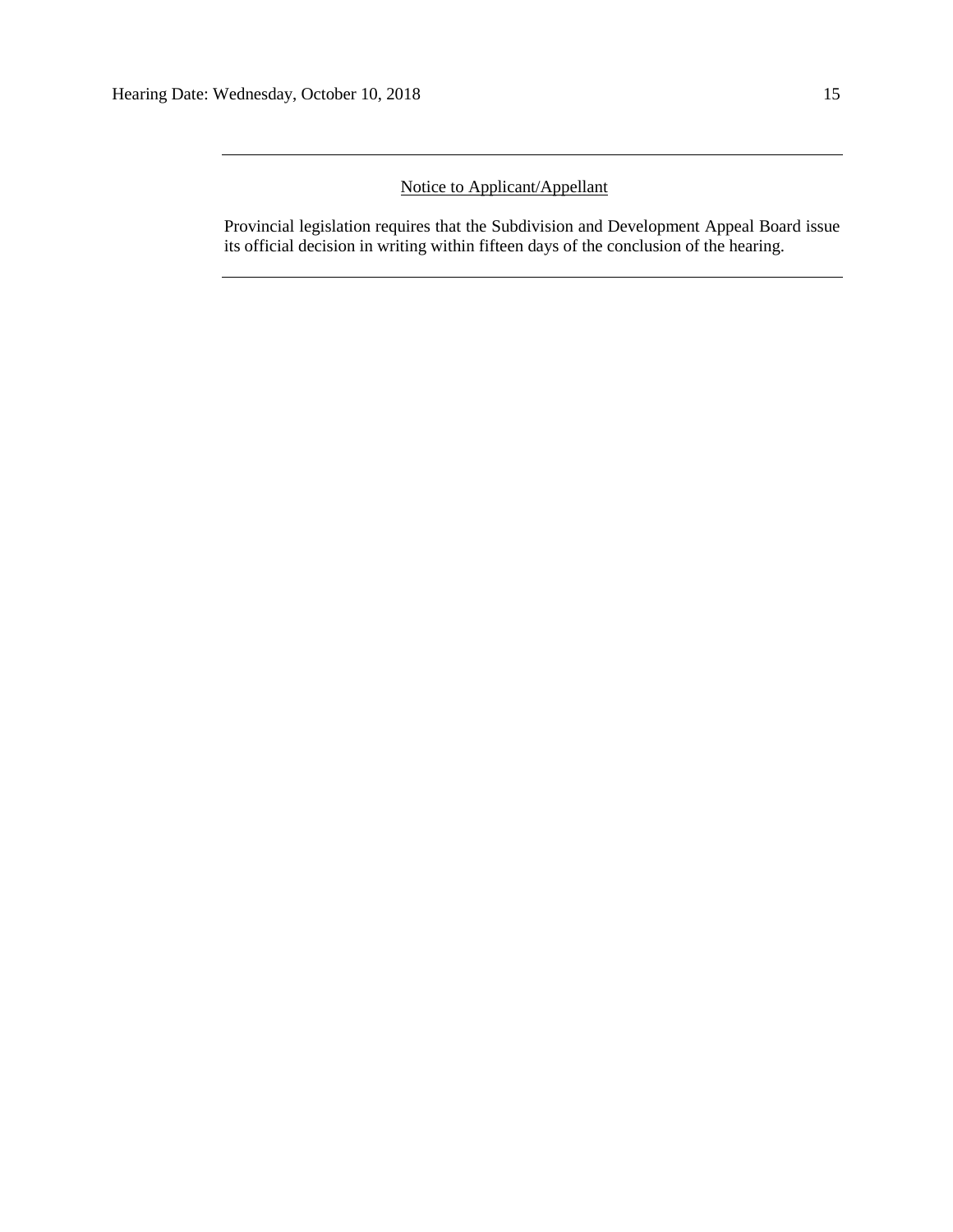| <b>mönton</b>                                                                                 | Project Number: 288097968-001<br>Application Date:<br>JUL 20, 2018<br>Printed:<br>September 14, 2018 at 8:28 AM<br>Page:<br>$1$ of $3$      |
|-----------------------------------------------------------------------------------------------|---------------------------------------------------------------------------------------------------------------------------------------------|
|                                                                                               | <b>Home Occupation</b>                                                                                                                      |
| the limitations and conditions of this permit, of the Edmonton Zoning Bylaw 12800 as amended. | This document is a record of a Development Permit application, and a record of the decision for the undertaking described below, subject to |
| Applicant                                                                                     | Property Address(es) and Legal Description(s)                                                                                               |
|                                                                                               | 206 - HEATH ROAD NW                                                                                                                         |
|                                                                                               | Plan 8122487 Blk 90 Lot 17                                                                                                                  |
|                                                                                               | Specific Address(es)                                                                                                                        |
|                                                                                               | Suite:<br>206 - HEATH ROAD NW                                                                                                               |
|                                                                                               | Entryway: 206 - HEATH ROAD NW                                                                                                               |
|                                                                                               | Building: 206 - HEATH ROAD NW                                                                                                               |
| <b>Scope of Permit</b>                                                                        | To operate a Major Home Based Business (Administrative office and massage - NUAD THAI). *** EXPIRES AUGUST 15, 2023 ***                     |
| <b>Permit Details</b>                                                                         |                                                                                                                                             |
| # of businesss related visits/day: 5                                                          | # of vehicles at one time: 1                                                                                                                |
| Administration Office Only?: N                                                                | Business has Trailers or Equipment?: N                                                                                                      |
| Class of Permit: Class B                                                                      | Description of Business: Administrative office and                                                                                          |
|                                                                                               | services for health enhancement. Client visits only by<br>appointment and appointments will not overlap *** Expiry<br>August 15, 2023***    |
| Do you live at the property?: Y                                                               | Expiry Date: 2023-08-15 00:00:00                                                                                                            |
| Outdoor storage on site?: N                                                                   |                                                                                                                                             |
| I/We certify that the above noted details are correct.                                        |                                                                                                                                             |
| Applicant signature:                                                                          |                                                                                                                                             |
| <b>Development Permit Decision</b>                                                            |                                                                                                                                             |
| Approved                                                                                      |                                                                                                                                             |
| Issue Date: Aug 16, 2018 Development Authority: POTTER, CHRISTINA                             |                                                                                                                                             |
|                                                                                               |                                                                                                                                             |
|                                                                                               |                                                                                                                                             |
|                                                                                               |                                                                                                                                             |
|                                                                                               |                                                                                                                                             |
|                                                                                               |                                                                                                                                             |
|                                                                                               |                                                                                                                                             |
|                                                                                               |                                                                                                                                             |
|                                                                                               |                                                                                                                                             |
|                                                                                               |                                                                                                                                             |
|                                                                                               |                                                                                                                                             |
| the control of the control                                                                    |                                                                                                                                             |
|                                                                                               |                                                                                                                                             |
|                                                                                               |                                                                                                                                             |
|                                                                                               |                                                                                                                                             |
|                                                                                               | and the company                                                                                                                             |
|                                                                                               |                                                                                                                                             |
|                                                                                               |                                                                                                                                             |
|                                                                                               |                                                                                                                                             |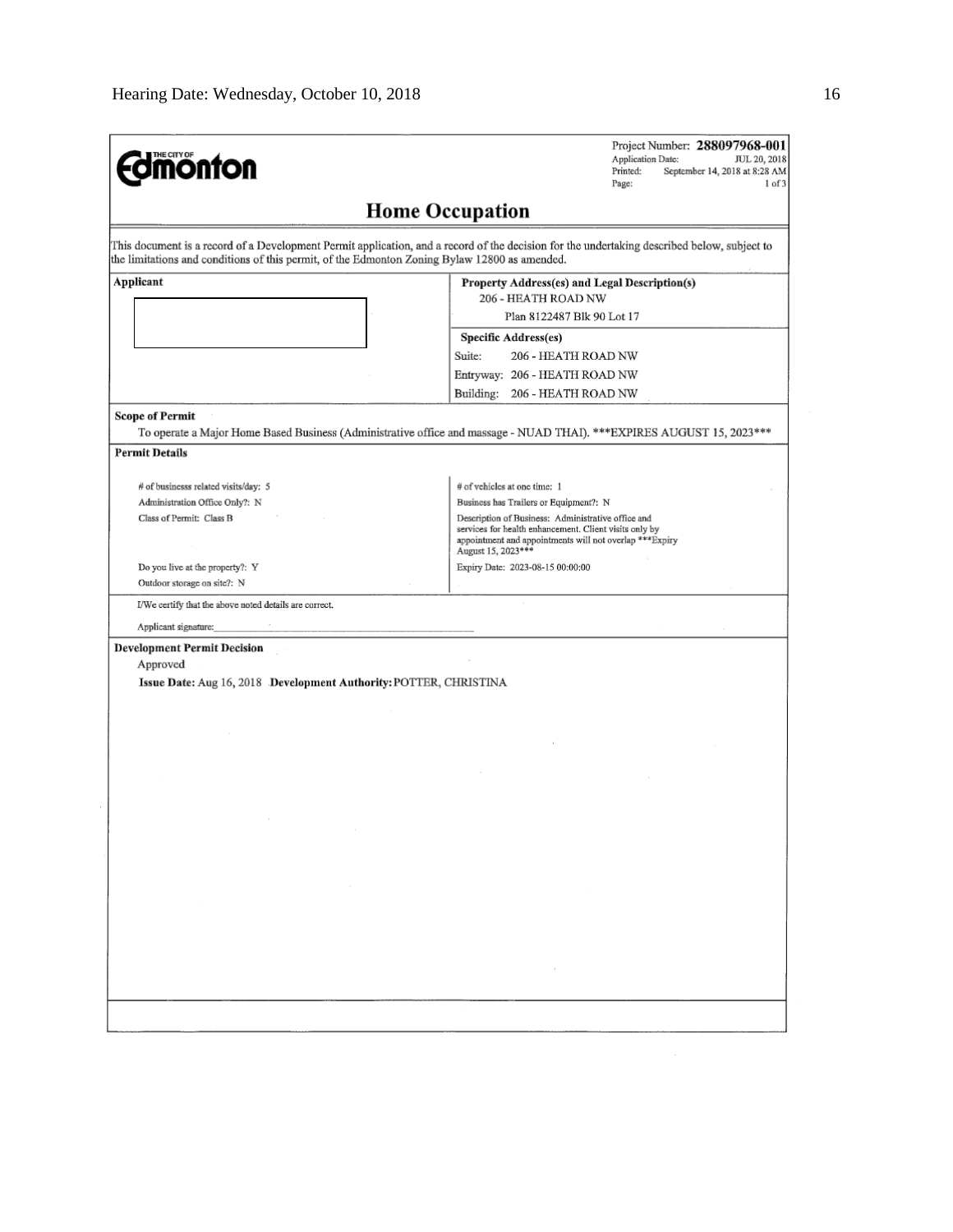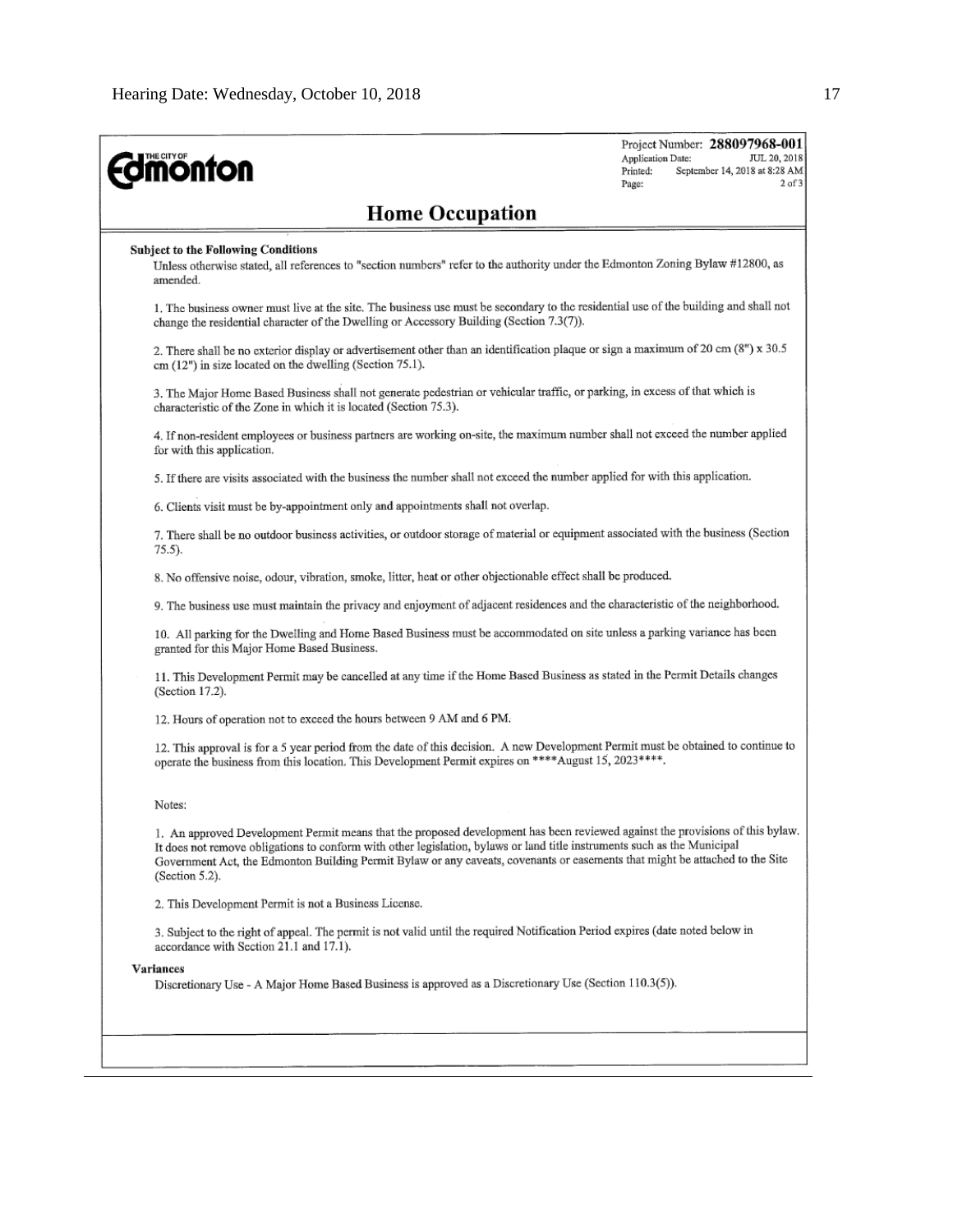|                                                                                                                                                                             |                                  |                                |                      | Application Date:<br>JUL 20, 2018<br>Printed:<br>September 14, 2018 at 8:28 AM<br>$3$ of $3$<br>Page: |  |  |
|-----------------------------------------------------------------------------------------------------------------------------------------------------------------------------|----------------------------------|--------------------------------|----------------------|-------------------------------------------------------------------------------------------------------|--|--|
|                                                                                                                                                                             |                                  | <b>Home Occupation</b>         |                      |                                                                                                       |  |  |
| <b>Rights of Appeal</b><br>This approval is subject to the right of appeal as outlined in Chapter 24, Section 683 through 689 of the Municipal Government<br>Amendment Act. |                                  |                                |                      |                                                                                                       |  |  |
| Notice Period Begins: Aug 23, 2018<br>Fees                                                                                                                                  |                                  | Ends: Sep 13, 2018             |                      |                                                                                                       |  |  |
| Dev. Application Fee<br>Total GST Amount:                                                                                                                                   | Fee Amount<br>\$316.00<br>\$0.00 | <b>Amount Paid</b><br>\$316.00 | Receipt#<br>05199845 | Date Paid<br>Jul 20, 2018                                                                             |  |  |
| Totals for Permit:                                                                                                                                                          | \$316.00                         | \$316.00                       |                      |                                                                                                       |  |  |
|                                                                                                                                                                             |                                  |                                |                      |                                                                                                       |  |  |
|                                                                                                                                                                             |                                  |                                |                      |                                                                                                       |  |  |
|                                                                                                                                                                             |                                  |                                |                      |                                                                                                       |  |  |
|                                                                                                                                                                             |                                  |                                |                      |                                                                                                       |  |  |
|                                                                                                                                                                             |                                  |                                |                      |                                                                                                       |  |  |
|                                                                                                                                                                             |                                  |                                |                      |                                                                                                       |  |  |
|                                                                                                                                                                             |                                  |                                |                      |                                                                                                       |  |  |
|                                                                                                                                                                             |                                  |                                |                      |                                                                                                       |  |  |
|                                                                                                                                                                             |                                  |                                |                      |                                                                                                       |  |  |
|                                                                                                                                                                             |                                  |                                |                      |                                                                                                       |  |  |
|                                                                                                                                                                             |                                  |                                |                      |                                                                                                       |  |  |
|                                                                                                                                                                             |                                  |                                |                      | $\sim$                                                                                                |  |  |
|                                                                                                                                                                             | $\sim$ $\sim$                    |                                |                      | $\sim$                                                                                                |  |  |
|                                                                                                                                                                             |                                  |                                |                      |                                                                                                       |  |  |
|                                                                                                                                                                             |                                  |                                | $\sim$               |                                                                                                       |  |  |
|                                                                                                                                                                             |                                  |                                |                      |                                                                                                       |  |  |